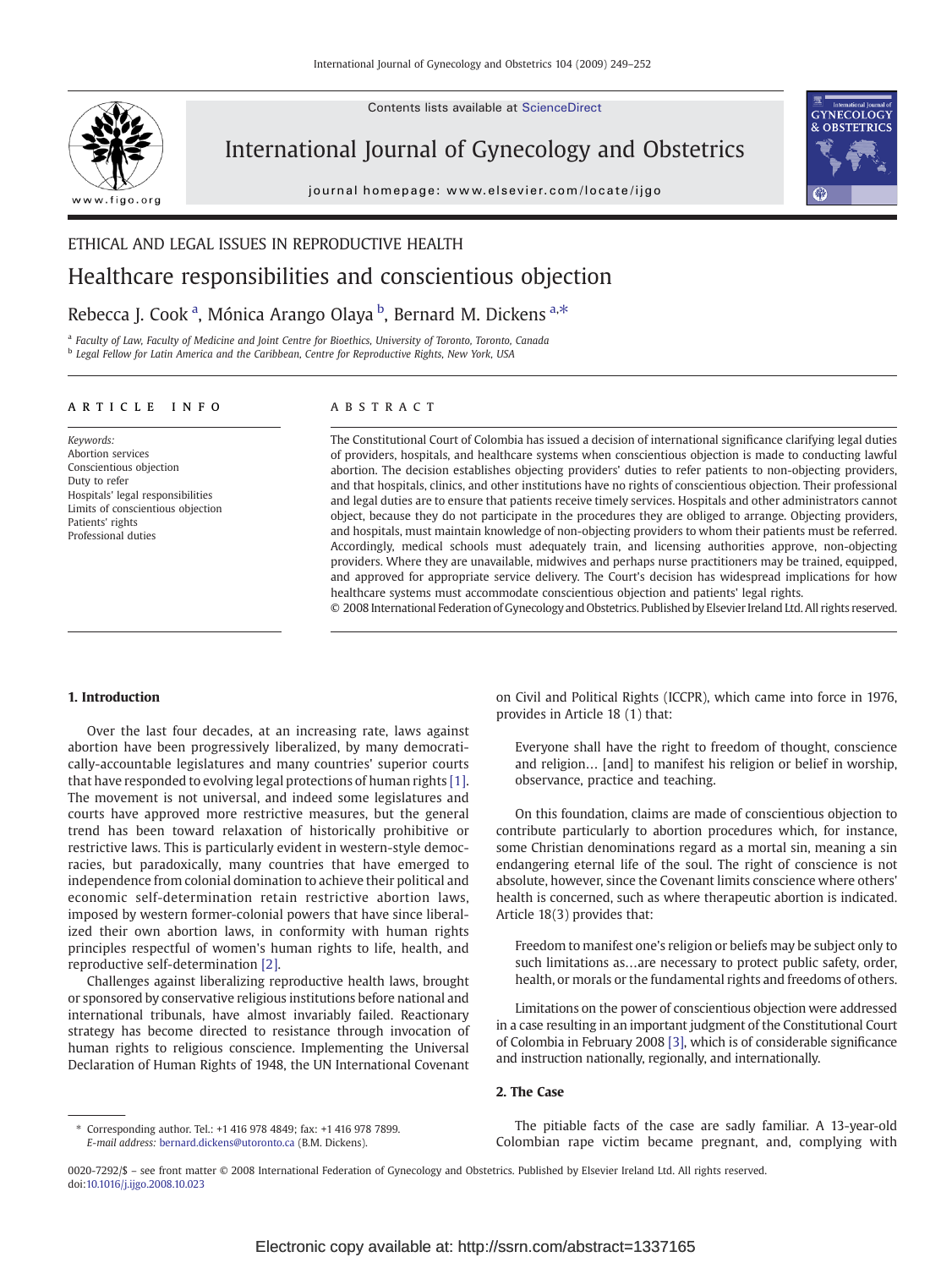requirements set by the Constitutional Court in 2006 for lawful abortion [\[4\],](#page-3-0) requested through her mother that the governmental health authority responsible for her care schedule the procedure. Its hospital declined, and she was referred successively to four further healthcare facilities, each of which declined on the ground that none of its gynecologists would undertake abortion. One hospital added that no legal obligation existed, because the girl's life was not at risk, although on diagnosis of pregnancy and venereal infection she had attempted suicide.

Denial of abortion services to which women are legally entitled, such as in Mexico for rape [\[5\]](#page-3-0) and in Peru for danger to mental health, for instance when an adolescent was required to carry to term and then breast feed an anencephalic fetus [\[6\],](#page-3-0) is becoming a pattern in Latin America abusive of women's human rights. Leading courts in Argentina and Brazil are addressing women's rights to legal abortion following prenatal diagnosis of anencephaly [\[7\].](#page-3-0) In Europe, Poland was condemned by the European Court of Human Rights for denial of legal abortion to a mother of young children whose compelled childbirth predictably brought her close to blindness [\[8\].](#page-3-0) The Supreme Court of Poland has ordered compensation to parents against a physician whose denial of medically-indicated prenatal genetic diagnosis resulted in birth of a predictably severely disabled child [\[9\].](#page-3-0)

The Colombian judgment followed a legal proceeding under a Constitutional provision for protection of fundamental rights, in this case to compel access to abortion. The case began in a trial court, where the judge denied constitutionality of the claim, expressing doubts whether the pregnancy was due to rape, although the 2006 Constitutional Court ruling observed that pregnancy in a girl aged under 14 years was presumed to be by rape [\[10\].](#page-3-0) In some jurisdictions where enacted law provides that a girl below a given age is incapable of giving legally effective consent to intercourse, this is described as "statutory rape." When the appeal was heard from the trial court, the appeal court confirmed the lower court's decision, and the girl was compelled to complete her pregnancy. By Article 86 of the Constitution, all court decisions on fundamental rights under the Constitution go automatically to the Constitutional Court, which decides whether to review them and confirm or overturn the lower courts' rulings.

#### 3. The Constitutional Court decision

The Constitutional Court found that the lower courts had decided incorrectly, since the young girl's fundamental constitutional rights had been violated by denial of lawful abortion, and ordered the governmental health authority to pay compensation [\[3\].](#page-3-0) In reaching its decision, the Court made legal rulings affecting how healthcare systems should accommodate both conscientious objection and patients' rights to lawful care. These rulings provide valuable instruction in themselves, and also bear wider implications. The Court's principal legal rulings were that:

- (a) The human right to respect for conscience is a right enjoyed by natural human beings, but not by institutions such as hospitals. The Court found that, by allowing their gynecologists' conscientious objections to limit their services, hospitals were unlawfully asserting conscientious objections of their own.
- (b) Hospitals whose physicians object to undertaking procedures on grounds of conscience must have, on staff or by other means, available physicians to whom patients have convenient, timely access who do not object.
- (c) Physicians who invoke rights of conscientious objection may do so on grounds only of their own religious convictions, which they must explain individually in writing.
- (d) Conscientious objection cannot be invoked with the effect of violating women's fundamental rights to lawful healthcare. Women denied abortion services on grounds of conscience must be referred to physicians willing and able to provide such

services. Individual objecting physicians have a duty of immediate referral, and institutions must maintain information of non-objecting physicians to whom patients can promptly be referred.

- (e) A claim of conscientious objection will be reviewed by a medical professional or another governmentally designated committee, to ensure that the objection is legitimately founded on wellbased convictions such as the teachings of an acknowledged religion.
- (f) The governmental system responsible for healthcare security is obliged to ensure an adequate supply of abortion service providers.
- (g) The health authority liable to pay compensation is entitled to recover contributions from the physicians who, in failing to refer the patient to other practitioners who would undertake the procedure, violated her legal rights and rules on conscientious objection set under authority of the Court [\[4,11\]](#page-3-0).
- (h) The lower court judges who denied a remedy to enforce the applicant's legal right should be investigated under rules of professional discipline for disregard of the Criminal Code, the Constitution, and the 2006 decision of the Constitutional Court.
- (i) The appropriate Ministry of Health and Office of Health Supervision should investigate the offending hospitals in light of the regulations established for legal termination of pregnancy, and impose sanctions where they were violated or disregarded.

These principal rulings fit within the wider framework of national law. For instance, Article 2 of the 1991 Constitution requires the state to guarantee the effectiveness of rights enshrined in the Constitution. Similarly, Article 229 secures individuals' judicial protection of their lives, health, and fundamental rights. An existing decree allows individuals to invoke conscientious objection to their direct participation in surgical and closely proximate procedures they find offensive to their religious convictions, but healthcare administrative personnel, who would not directly participate in medical procedures, cannot [\[11\].](#page-3-0) The 2008 judgment addresses the rights and duties of physicians, but the decree and Article 18(1) of the ICCPR, would extend conscientious objection to operating room nurses and, for instance, anesthesiologists. However, reflecting Article 18(3), the 2008 judgment acknowledges that conscientious objection is not an absolute right, and that a practitioner who is the only person capable of performing a timely termination procedure to protect a woman's life or health, and cannot effectively refer her to another provider, is required to perform the procedure to protect the woman's fundamental rights to life and health.

#### 4. Implications - direct

The Constitutional Court's requirement that hospitals have means to accommodate lawful abortion challenges hospitals whose administrative officers claim adherence to religious convictions opposed to abortion. They may properly object in their private or personal lives, but not project their personal faith onto the hospital, which, unlike a human being, cannot claim a soul that must remain intact against mortal sin. The distinction between manifesting one's religion in one's personal life and one's secular obligations in one's professional or business life was drawn by the European Court of Human Rights, which ruled that pharmacists could manifest their religious conviction in ways other than refusing to fill prescriptions for contraceptive products [\[12\]](#page-3-0).

The ruling that administrative officers cannot invoke conscientious objection to accommodating abortion confirms that the claim that this amounts to complicity in abortion has no legal substance. Objection is allowed to direct participation, such as by conducting surgery or writing a prescription for medication abortion, or rendering for instance nursing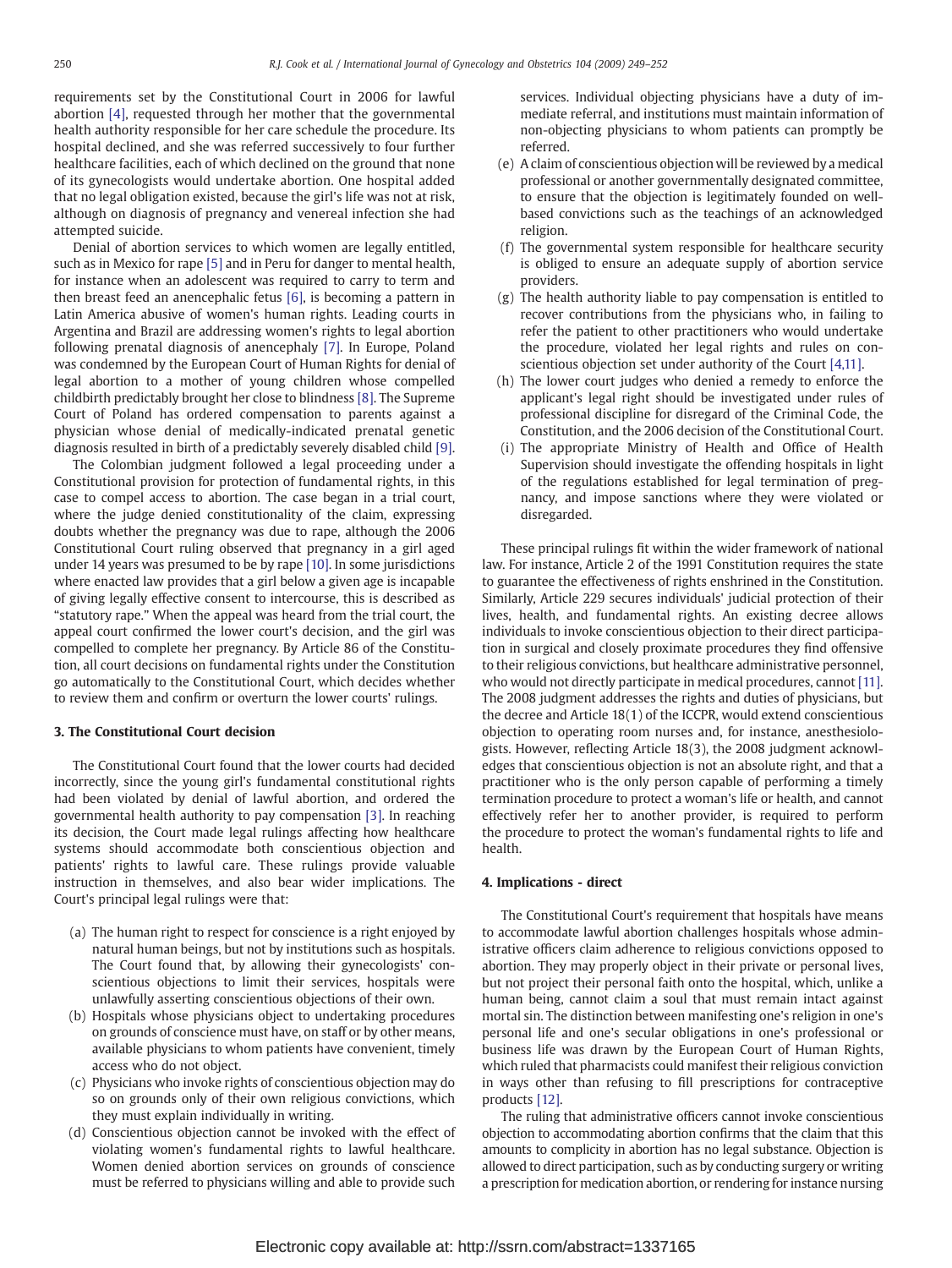or anesthetic assistance during surgery, but not for more remote acts of administration or service, such as postoperative care. Some US legislatures have enacted widely-drawn immunities for those who claim opposition to abortion, such as hospital admission staff and ambulance attendants, but these laws, designed to prevent abortion, abuse defense of religion in order to restrict human rights to healthcare, particularly of women [\[13\]](#page-3-0).

The standard ethical rule that physicians invoking conscientious objection immediately refer their patients to non-objecting providers of the service [\[14\]](#page-3-0) is given legal force in this ruling, and applied similarly to hospitals. They are required to maintain, on their staff or through outside providers, knowledge of physicians prepared to provide lawful services to which others object. Discharge of the duty of referral in good faith cannot be legally denied on grounds of complicity. The duty of physicians and hospitals to have timely access to non-objecting providers of abortion services requires such providers to be trained, and licensed.

Medical schools, like hospitals, cannot invoke an institutional conscientious objection, in order to decline to offer instruction in safe abortion procedures. In the same way that they provide training in other gynecological and obstetric procedures, such as the removal of a dead fetus, they must provide conscientious instruction in lawful abortion procedures. Similarly, medical licensing authorities must ensure that licensed practitioners are appropriately trained. To accommodate those who state their objection to training and participation in abortion, licensing authorities may grant specially designated licenses. For instance, they may grant category A licenses to those untrained in abortion procedures, and category B licenses to those trained in conduct of procedures and management of pre- and postoperative counseling, including conscientious disclosure for informed consent, and any special confidentiality or recording requirements. Hospitals could ensure recruitment of adequate numbers of license B holders.

Even without a differential licensing system, providers who object to undertake procedures associated with their specialty, particularly gynecologist-obstetricians, should disclose this to potential patients, and to administrators of facilities liable to engage their services. This saves patients the inconvenience and delay of requesting services that would be denied, saves the providers from receiving requests they find offensive, and allows hospitals, clinics, and comparable facilities to ensure an adequate complement of providers of patient services.

Hospitals, clinics and the like cannot discriminate against potential recruits, such as physicians and nurses, on the basis of their religious or other convictions, since this would violate principles of human rights. However, when objections of existing providers create the risk of leaving abortion services for patients understaffed or delayed, nonobjection to participation would be a bona fide condition of engagement, and not discriminatory. The contracts of any engaged to participate who subsequently claimed conscientious objection could be terminated, either for misrepresentation, or through them having frustrated their contracts by subsequent conversion to beliefs that render them incapable of fulfilling contractual conditions.

The Constitutional Court's requirement that providers who invoke conscientious objection do so in writing, and be subject to review, requires officers of governmental agencies or professional licensing authorities to have review procedures. These need not be applied to every instance, but might be, for instance, by random sampling. Review would focus on whether objection was founded on demonstrated observance of the teachings of a recognized religion, and not selective on discriminatory grounds, such as patients' racial or ethnic origins or marital or socioeconomic status. Objectors would be reviewed to see if their objections were, for instance, in public hospitals but not in private clinics or offices, inconsistent over time, or perhaps not in their personal relationships or families, although this level of investigation might be excessive.

The willingness of conscientious objectors to abortion in principle to terminate pregnancies when continuation endangers pregnant women's lives is not necessarily inconsistent with sincere objection. Under the philosophical concept of "double effect", incorporated into doctrine of, for instance, the Roman Catholic church [\[15\],](#page-3-0) termination would be regarded as a justified life-preserving procedure on behalf of the endangered women [\[16\],](#page-3-0) distinguishable from any primary intention to terminate fetal life [\[17\]](#page-3-0).

#### 5. Implications - indirect

The requirement that hospitals amass names of physicians willing to undertake abortion may be difficult to satisfy where religious sentiment is strong and the grounds for legal abortion are wide. This raises the question of whether providers other than physicians should be allowed to undertake abortion services. In South Africa, for instance, registered midwives are legally allowed to perform first trimester abortion procedures [\[18\],](#page-3-0) under appropriate training and conditions. Where a simple vacuum suction procedure is appropriate, early in pregnancy, when a menstrual period has been missed and pregnancy has not been diagnosed, and when a rape victim is receiving care, nurse practitioners may be appropriate to perform menstrual extraction, ending an early pregnancy if it exists. Both midwives and appropriately-trained nurses may also be empowered to prescribe medication abortion for early pregnancies, and be responsible and equipped to manage necessary follow-up care.

In such cases, there may still be a need for postprocedure medical care, by a gynecologist or other appropriately skilled physician, raising the question of whether a physician with conscientious objections to abortion is legally and/or ethically required to treat a woman who needs care. If such a woman is already under the care of a physician such as a family doctor, a duty exists to render medically indicated care, or refer her to a specialist as would be the case if she suffered an accident or an unlawful abortion. If no prior professional relationship exists, physicians are still obliged to provide indicated care. This will not implicate them in any intervention that occurred before the women come to them, perhaps in hospital emergency departments.

In hospital settings, physicians may have legal duties to care for presenting women, and even without legal obligations they may have professional ethical duties. The British Medical Association ethical guidance provides that physicians who object to undertake abortion procedures remain under a duty of care "which obliges them to provide necessary treatment in an emergency when the woman's life may be jeopardized" [\[19\]](#page-3-0). Any lack of personal sympathy between women seeking postabortion care and physicians responsible for treating them should not affect the professional quality of care provided. For instance, under the Geneva Conventions applicable under a state of war, captured enemy combatants must be provided with indicated medical care. Article 15 provides that "The Power detaining prisoners of war shall be bound to provide… for the medical attention required by their state of health" [\[20\]](#page-3-0). However opposed to abortion providers may be, it seems that they should treat women who require care following a procedure with no lesser regard.

The Constitutional Court ruling denies hospitals, clinics, and comparable institutions a claim of conscience, and requires facilities to negotiate referral of patients whose physicians object to provide them with abortion services to providers who do not object. That is, the facilities must respect providers' rights both of conscientious objection and of conscientious commitment to give treatment for termination of pregnancy [\[21\].](#page-3-0) In many countries, however, hospitals and other healthcare facilities are established under religious inspiration, funding, and authority. In westernized countries, many bear the names of Christian saints. Those who manage the administration of hospitals dedicated to a religious mission hostile to abortion may decline to maintain them under a legal regime that requires accommodation of that procedure. The issue therefore arises, where such hospitals are the only accessible facilities on which local populations depend, of whether they should be taken over by secular state authorities, in a form of